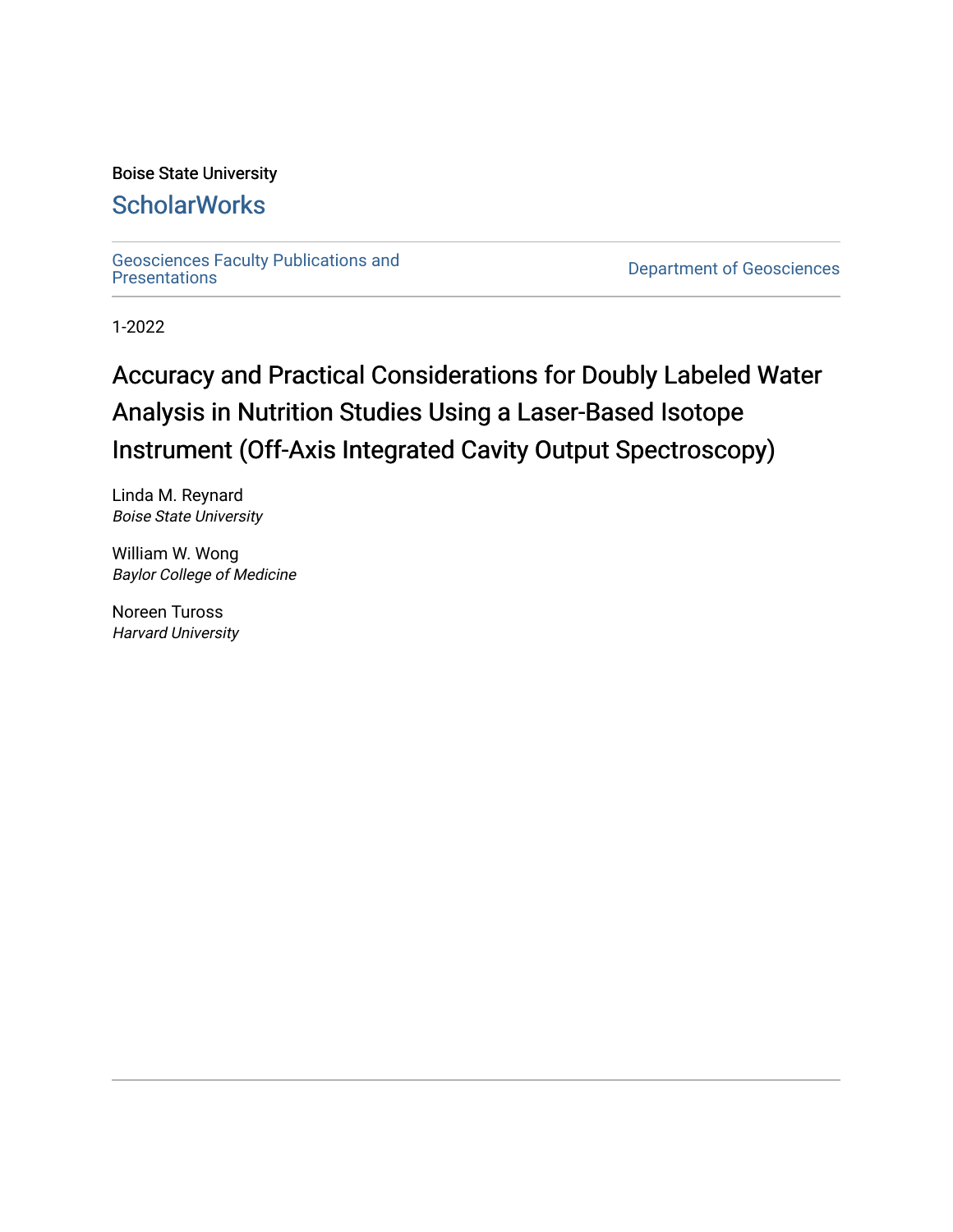

## **Accuracy and Practical Considerations for Doubly Labeled Water Analysis in Nutrition Studies Using a Laser-Based Isotope Instrument (Off-Axis Integrated Cavity Output Spectroscopy)**

Linda M Reynard,<sup>1[,2](#page-1-1)</sup> William W Wong,<sup>3</sup> and Noreen Tuross<sup>[1](#page-1-0)</sup>

<span id="page-1-2"></span><span id="page-1-1"></span><span id="page-1-0"></span><sup>1</sup>Human Evolutionary Biology, Harvard University, Cambridge, MA, USA; <sup>2</sup>Department of Geosciences, Boise State University, Boise, ID, USA; and 3USDA/Agricultural Research Service Children's Nutrition Research Center, Department of Pediatrics, Baylor College of Medicine, Houston, TX, USA

### **ABSTRACT**

**Background:** Given the utility of the doubly labeled water (DLW) method for determination of energy expenditure, additional techniques for isotope analysis of the samples are welcome. Laser-based instruments are one such new analytical tool, but their accuracy and feasibility for DLW studies are grossly understudied.

**Objectives:** We assessed the accuracy of laser-based isotope ratio measurements as part of the DLW method for estimation of carbon dioxide production rate (rCO<sub>2</sub>) and total energy expenditure (TEE), in between-group comparison study designs.

**Methods:** Urine samples from a previous study were analyzed with a laser-based instrument [off-axis integrated cavity output spectroscopy (OA-ICOS)]. In that study, participants consumed a high-, moderate-, or low-carbohydrate diet for 20 wk; urine samples were obtained in weeks 18–20 before and after a  $2H$ - and  $18O$ -enriched water dose. Isotope ratios  $(\delta^2)$ H and  $\delta^{18}$ O), rCO<sub>2</sub>, and TEE calculated by standard methods were compared to results previously obtained with the standard technique of isotope ratio mass spectrometry (IRMS). Bias, SD, and bias  $\pm$  1.96SD bands between IRMS and OA-ICOS were computed.

Results: The between OA-ICOS and IRMS rCO<sub>2</sub> and TEE trends were equivalent (within 1.2% and 4.1%, respectively), in spite of the differences in measured  $\delta^{18}O$  values at high enrichment levels. The OA-ICOS  $\delta^{18}O$  values displayed an increasing offset from the IRMS results as the <sup>18</sup>O enrichment increased (mean  $\pm$  SD 4.6–5.7‰  $\pm$  2‰ offset at the time point with highest <sup>18</sup>O enrichment, ~135‰), whereas the hydrogen isotope ratio (δ<sup>2</sup>H) differed only slightly between the methods (mean offset −4.9‰ for all time points). The between-diet differences in TEE from the previous study were recapitulated with a smaller subset of participants and time points.

**Conclusions:** OA-ICOS analysis is an accurate and feasible technique for the DLW method. Given the  $\delta^{18}$ O offset observed at high enrichment, validation of each OA-ICOS instrumental setup against established methods (e.g., IRMS) is recommended. J Nutr 2022;152:78–85.

**Keywords:** doubly labeled water, total energy expenditure, stable isotopes, OA-ICOS, isotope ratio mass spectrometry

### **Introduction**

The amount of energy that an animal expends is a combination of the basal or resting metabolic rate, the thermic effect of food, and the amount of activity undertaken. None of these 3 parameters are easy to measure in free-ranging individuals, and determining the total amount of energy expended can require the use of indirect calorimetry with the concomitant loss of free movement. A technique of long standing called the doubly labeled water (DLW) method is a powerful tool for nutrition and metabolic studies, giving an estimate of total energy expenditure (TEE) in free-ranging subjects [\(1–5\)](#page-7-0). The DLW technique involves measuring the decline of 2H and 18O in the subject's body water after administration of an isotopically enriched water dose; in human studies, urine is often sampled. Three major challenges await researchers in DLW studies: the procurement and cost of the <sup>18</sup>O-labeled water

<sup>C</sup> The Author(s) 2021. Published by Oxford University Press on behalf of the American Society for Nutrition. This is an Open Access article distributed under the terms of the Creative Commons Attribution-NonCommercial License [\(https://creativecommons.org/licenses/by-nc/4.0/\)](https://creativecommons.org/licenses/by-nc/4.0/), which permits non-commercial re-use, distribution, and reproduction in any medium, provided the original work is properly cited. For commercial re-use, please contact [journals.permissions@oup.com](mailto:journals.permissions@oup.com) Manuscript received April 13, 2021. Initial review completed May 6, 2021. Revision accepted September 8, 2021. 78 First published online October 27, 2021; doi: https://doi.org/10.1093/jn/nxab324.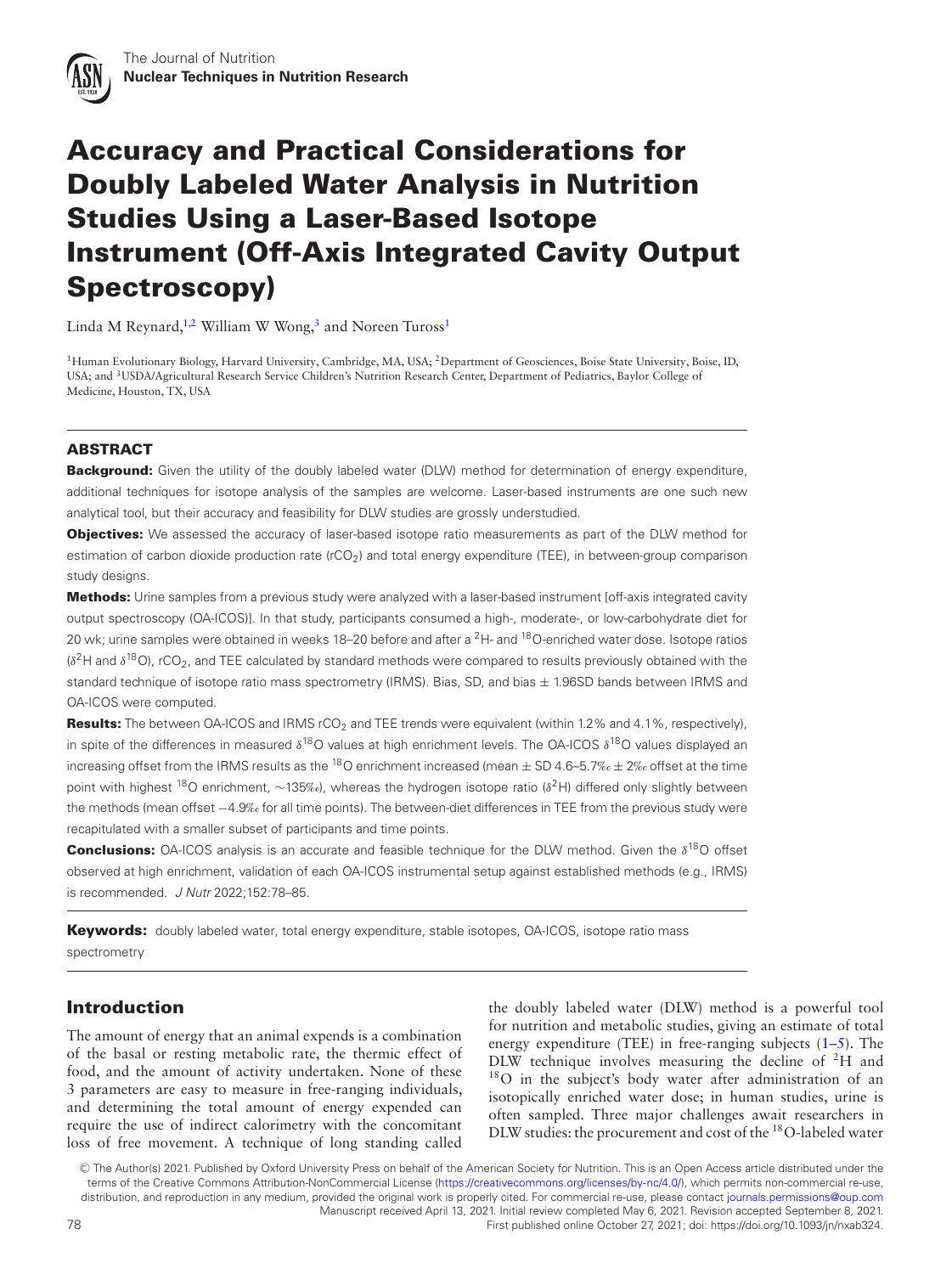( 2H-labeled water is relatively easy to obtain and inexpensive); administration of the labeled water and collection of samples to be measured; and, finally, the measurement of the amount of isotopes both in the dose and in the samples collected. This article focuses on the last of the challenges: the instrumentation used to measure the isotopic composition of the fluid collected over time and the associated costs involved.

Traditionally, isotope ratio mass spectrometry (IRMS) has been used for  $\delta^2$ H and  $\delta^{18}$ O determination, whereby the amount of 2H and 18O in the sample relative to a standard is measured. Commonly,  $\delta^2$ H is measured on H<sub>2</sub> gas generated by reduction of the aqueous sample with a metal catalyst (e.g., zinc, chromium) or on  $H_2$  gas which has been equilibrated with the aqueous sample and a catalyst [\(6\)](#page-8-0). Separately,  $\delta^{18}$ O is determined on carbon dioxide gas equilibrated with the water in the sample  $(2-4, 7, 8)$  $(2-4, 7, 8)$  $(2-4, 7, 8)$  $(2-4, 7, 8)$ . An alternative IRMS method uses a Thermal Conversion Elemental Analyzer, using high temperature to convert water to  $H_2$  and carbon monoxide gas to determine  $\delta^2$ H and  $\delta^{18}$ O on the same aliquot of sample [\(9\)](#page-8-3). Relatively recent alternative instrumentation for  $\delta^2$ H and  $\delta^{18}$ O measurement has become commercially available. Two different types of laser-based instruments—cavity ringdown spectroscopy (CRDS), manufactured by Picarro, Inc., or off-axis integrated cavity output spectroscopy (OA-ICOS), manufactured by Los Gatos Research, Inc.—use infrared spectroscopy to determine the amounts of  ${}^{2}H$  and  ${}^{18}O$  in the sample. These laser-based instruments measure the intensity of absorption of infrared light passing through the vaporized water sample. Both instruments are far less expensive and simpler to house and operate than IRMS instruments. Currently, the cost differential to purchase an IRMS with the necessary peripherals compared with a laser-based instrument is ∼5 fold, not counting infrastructure remodeling costs. A study that utilized a CRDS [\(10\)](#page-8-4) detailed some generalized facts regarding laser-based instruments: the benefit of a smaller footprint, less or no demand for compressed specialty gases, a substantially reduced training time, and reduced operating expertise. The laser-based instruments have been enthusiastically adopted for isotopic measurements of nonsaline water, but the use of these instruments with biological samples is less widespread. At this juncture, without further research, the 2 laser-based instruments cannot be assumed to be analytically equivalent to IRMS in DLW studies.

There are few, and industry-associated, published studies comparing laser-based instruments to IRMS measurements for urine samples. Specifically, there was a comparison of DLW TEE with an early instrument design against IRMS [CRDS, 14 subjects [\(10\)](#page-8-4)]; a second comparison of isotope ratios

Address correspondence to LMR (e-mail: [lindareynard@boisestate.edu\)](mailto:lindareynard@boisestate.edu).

obtained by IRMS and an OA-ICOS instrument [\(9\)](#page-8-3); and a third comparison of carbon dioxide production rate  $(rCO<sub>2</sub>)$  from a DLW study obtained via IRMS and OA-ICOS, and rCO<sub>2</sub> from whole-room indirect calorimetry [17 subjects  $(8, 11)$  $(8, 11)$  $(8, 11)$ ].

Here we focus on several issues in the use of laser-based spectroscopy for human DLW studies. We assess the impact the urine samples have on the vaporization chamber in terms of cleaning protocols and time costs. Second, we assess the differences and variability between IRMS and laser-based data at the natural abundance level and with increasing 2H and 18O amounts. Third, we compare the industry-supplied and -certified standard isotopic values as they relate to DLW studies. In a blind test, we determine whether the laser-based instrument data, based on only 29 subjects, can replicate the previous published trends of a large-scale nutritional study [\(12\)](#page-8-6).

#### **Methods**

We obtained bio-banked (−80°C) urine samples from 30 individuals, 10 from each of 3 diet treatments from the study of Ebbeling et al. [\(12\)](#page-8-6). That study protocol was approved by the Institutional Review Board at Boston Children's Hospital and registered at [clinicaltrials.gov](http://clinicaltrials.gov) (NCT02068885). Briefly, after a 9- to 10-wk energy-restricted run-in phase, participants consumed a high-, moderate-, or low-carbohydrate diet for a 20-wk weight-maintenance phase. Urine samples used in this current study were obtained in weeks 18–20 before and after a 2H- and <sup>18</sup>O-enriched water dose for DLW measurement of energy expenditure [\(12\)](#page-8-6). For each individual, we used 4 precisely known collection time points for analysis: predose, day 1, day 7–8, and day 14–15. The urine samples were sent to us with deidentified codes but identified collection time points.We were blinded to the diet group assignment and the IRMS isotopic values until the data from the laser-based study were supplied to collaborators. The original study used 10 time points; however, for comparison with OA-ICOS we recalculated  $rCO<sub>2</sub>$  and TEE using the original IRMS data from the same 4 time points. The original IRMS data were generated between January 2015 and March 2017, and the OA-ICOS data between September 2019 and December 2019; validation work shows that results are reproducible over 4.4 y [\(13\)](#page-8-7).

Before analysis the urine samples were thawed, centrifuged at 10,000 × *g* for 10 min at 4◦C, and 1–2 mL of supernatant were transferred to analysis vials. Samples were analyzed on a Los Gatos Liquid Water Isotope Analyzer, an OA-ICOS instrument, model T-LWIA-45-EP (hereafter named "OA-ICOS").

Following a previously published study [\(9\)](#page-8-3), isotopically enriched urine samples were injected 12 times; the first 9 injections were ignored and the mean of the last 3 injections was taken. For the baseline (predose) samples, 8 injections were made and the mean of the last 4 was taken. Three to 5 waters that were standardized to the Vienna Standard Mean Ocean Water (VSMOW)-Standard Light Antarctic Precipitation (SLAP) scale and spanned and bracketed the samples' isotopic composition (**[Table 1](#page-3-0)**), as well as 1 of 2 in-house control waters, were analyzed periodically throughout the run (1 previously published; [14\)](#page-8-8). Standards used with the sample isotopic range were as follows:  $\delta^2$ H −36‰ to −2‰ and δ18O −5‰ to −1‰: 3C, 4C, 5C; δ2H 104‰–537‰ and δ18O 10‰–47‰: 5C, ER1A, ER2, ER3, WA103; δ2H 323‰–834‰ and δ18O 42‰–90‰: ER1A, ER2, ER3, WA103; δ2H 736‰–1313‰: ER3, International Atomic Energy Agency (IAEA) 302a, WA103, IAEA 302b, WA104; δ18O 110‰–197‰: ER3, WA103, IAEA 304a, WA104 [\(Table 1\)](#page-3-0). Isotopic values relative to the international reference water, VSMOW, were computed by generating a linear regression of the nominal isotopic ratios of the standard waters (reported by the supplier) on the measured (raw) values from the instrument. The regression slope and intercept were used to calculate the VSMOW-normalized sample  $\delta^2$ H and  $\delta^{18}$ O values from the raw values (yielding results we name A). The Los Gatos postprocessing software was used to average the multiple injections per sample, generate the regression lines, and compute the isotopic values. Each standard water has supplier-provided reference values relative to the internationally agreed VSMOW-SLAP

Supported in part by USDA/Agricultural Research Service grant 6250-51000-053 (to WWW). The contents of this publication do not necessarily reflect the views or policies of the USDA, nor does mention of trade names, commercial products, or organizations imply endorsement.

Author disclosures: The authors report no conflicts of interest.

Supplemental Discussion, Supplemental Figures 1–3, and Supplemental Tables 1–5 are available from the "Supplementary data" link in the online posting of [the article and from the same link in the online table of contents at](https://academic.oup.com/jn/) https://acad emic.oup.com/jn/.

Abbreviations used: CRDS, cavity ring-down spectroscopy; DLW, doubly labeled water; IAEA, International Atomic Energy Agency; IRMS, isotope ratio mass spectrometry; OA-ICOS, off-axis integrated cavity output spectroscopy; ppm, parts per million;  $rCO<sub>2</sub>$ , carbon dioxide production rate; RQ, respiratory quotient; SLAP, Standard Light Antarctic Precipitation; TEE, total energy expenditure; USGS, United States Geological Survey; VSMOW, Vienna Standard Mean Ocean Water.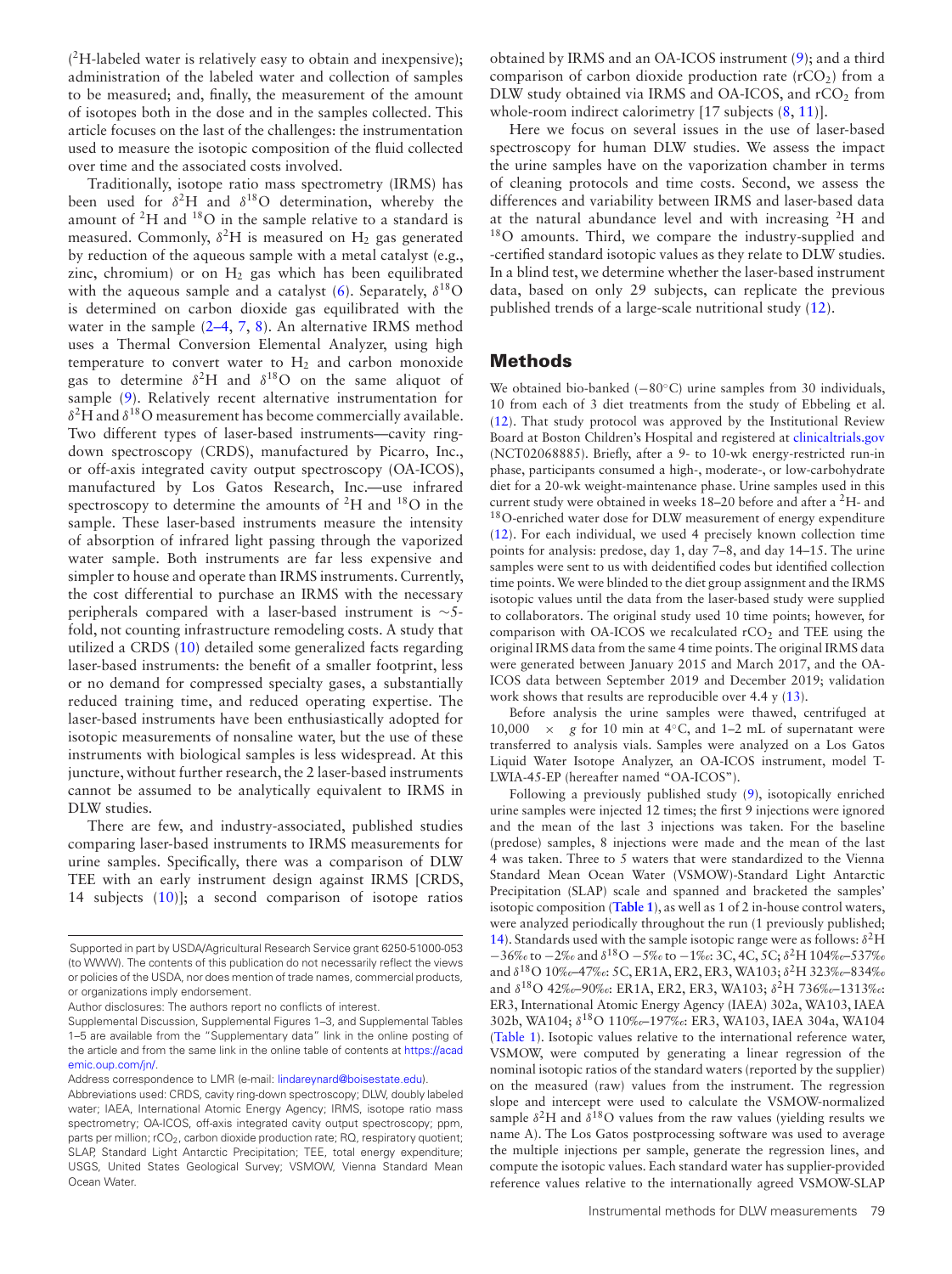|                  |                                      |                                 | $\delta^2$ Hysmow, $\%$ o                                                                                                                                                                       |                     |                                      | $\delta^{18}$ O <sub>VSMOW</sub> , $\%$ o |                                      |                |                         |
|------------------|--------------------------------------|---------------------------------|-------------------------------------------------------------------------------------------------------------------------------------------------------------------------------------------------|---------------------|--------------------------------------|-------------------------------------------|--------------------------------------|----------------|-------------------------|
| <b>Standards</b> | Reported by<br>supplier <sup>2</sup> | Measured<br>(USGS) <sup>3</sup> | I raw<br>$0A-ICDS4$<br>Measured                                                                                                                                                                 | <b>DA-ICOS</b><br>Ξ | Reported by<br>supplier <sup>2</sup> | Measured<br>(USGS) <sup>3</sup>           | Measured raw<br>DA-ICOS <sup>4</sup> | <b>DA-ICOS</b> | Supplier                |
| ္တ               | $-97.3$                              | I                               | $+001$                                                                                                                                                                                          |                     | $-13.39$                             | I                                         | $-12.4 \pm 0.8$                      | 5              | os Gatos                |
| $\overline{4}$   | $-51.6$                              | $\bigg $                        | $-54 \pm$                                                                                                                                                                                       | ඝ                   | $-7.94$                              | $\overline{\phantom{a}}$                  | $-6.9 \pm 0.8$                       | 5              | Los Gatos               |
| 50               | $-9.2$                               | I                               | $-13 +$                                                                                                                                                                                         | 89                  | $-2.69$                              | I                                         | $-1.9 \pm 0.9$                       | တ္တ            | Los Gatos               |
| ER1A             | 107.2                                | 105.44                          | $+107$                                                                                                                                                                                          | $\cong$             | 12.25                                | 12.21                                     | $13.1 \pm$                           | $\cong$        | Los Gatos               |
| ERZ              | 191.40                               | 186.17                          | $190 +$                                                                                                                                                                                         | 20                  | 23.03                                | 22.71                                     | $\overline{a}$<br>23.8 ±             | 22             | Los Gatos               |
| ER3              | 383.30                               | 380.37                          | $384 +$                                                                                                                                                                                         | 28                  | 47.88                                | 47.39                                     | $48.7 \pm 1.2$                       | 29             | Los Gatos               |
| <b>IAEA 302a</b> | 506                                  | $\bigg $                        | $514 \pm$                                                                                                                                                                                       | 으                   |                                      |                                           |                                      |                | IAEA <sup>5</sup>       |
| <b>WA103</b>     | 843.43                               | 831.2                           | 840                                                                                                                                                                                             |                     | 108.63                               | 107.43                                    | $109.0 \pm 1.3$                      | Ε              | Elemental Microanalysis |
| IAEA 302b        | 992.3                                | $\begin{array}{c} \end{array}$  | 1008                                                                                                                                                                                            | $\geq$              |                                      |                                           |                                      |                | IAEA <sup>5</sup>       |
| IAEA 304a        |                                      |                                 |                                                                                                                                                                                                 |                     | 252.9                                | 251.01                                    | $253.8 \pm 1.9$                      |                | IAEA <sup>5</sup>       |
| WA104            | 1701.83                              | 1673.51                         | 9<br>$1693 +$                                                                                                                                                                                   | S                   | 266.83                               | 263.53                                    | $266.9 \pm 1.7$                      | $\overline{4}$ | Elemental Microanalysis |
|                  |                                      |                                 | <sup>11</sup> AEA, International Atomic Energy Agency; OA-ICOS, off-axis integrated cavity output spectroscopy; USGS, United States Geological Survey; VSMOW, Vienna Standard Mean Ocean Water. |                     |                                      |                                           |                                      |                |                         |

2Standard values reported by supplier calibrated to the VSMOW-Standard Light Antarctic Precipitation scale. VSMOV-Standard Light Antarctic Precipitation scale 3Measured at the USGS by isotope ratio mass spectrometry as an unknown sample. Measured at the USGS by isotope ratio mass spectrometry as an unknown sample Standard values reported by supplier calibrated to the

<span id="page-3-0"></span>5International standard from the IAEA [\(16\)](#page-8-9); no longer available. international standard from the IAEA (16); no longer available Values are mean ± 1SD. 4Values are mean ± 1SD.

normalization scale; for example, reference water WA103 [\(Table 1\)](#page-3-0) was calibrated against VSMOW2 and SLAP2 by IRMS, using a third reference GISP (Greenland Ice Sheet Precipitation) as a check [\(15\)](#page-8-10). We were fortunate to have access to 2H- and 18O-enriched waters (IAEA 302a, 302b, 304a) with internationally agreed recommended values [\(16\)](#page-8-9) as part of our working standard set [\(Table 1\)](#page-3-0), providing a solid anchor to the VSMOW-SLAP scale.

Isotope data are reported in  $\delta$  notation to indicate that they are relative to an international standard, according to the following equation:

$$
\delta^2 H\left(\% \right) = \frac{R_{\text{sample}} - R_{\text{standard}}}{R_{\text{standard}}} \times 1000 \tag{1}
$$

where *R* is the ratio <sup>2</sup>H:<sup>1</sup>H (or <sup>18</sup>O:<sup>16</sup>O for  $\delta$ <sup>18</sup>O). In the case of H and O, the standard is VSMOW, and  $\delta^2$ H and  $\delta^{18}$ O are normalized to the VSMOW-SLAP scale [\(17,](#page-8-11) [18\)](#page-8-12). DLW calculations are made using parts per million (ppm) <sup>2</sup>H or <sup>18</sup>O above baseline, which can be obtained by transformation of the  $\delta$  values [\(4,](#page-7-2) [19\)](#page-8-13).

A subset of the most highly enriched reference waters was analyzed by IRMS at the United States Geological Survey (USGS) [\(Table 1\)](#page-3-0). Subsequently, the urine samples' isotopic composition was recomputed using the newly obtained values from the USGS; our intent was to examine the effect of variation of the isotopic composition of the reference materials on sample isotopic composition (results B).

We followed the multipoint method calculation protocol as described by the IAEA [\(19\)](#page-8-13) with the recently developed best practice equations [\(20\)](#page-8-14). We used the slope and intercept of ln(ppm excess) as a function of time for each isotope, the diluted dose measured by IRMS, and the equations are as follows [\(20\)](#page-8-14):

$$
N(mol) = \frac{1}{2}(N_o/1.007 + N_d/1.043)
$$
 (2)

$$
r_{\text{CO}_2}(L/d) = N\{0.45859(-k_o) - 0.47498(-k_d)\} \times 22.26
$$
 (3)

$$
TEE(MJ/d) = r_{CO_2}(1.106 + 3.94/RQ) \times 4.184/10^3 \tag{4}
$$

where N is total body water;  $N_0$  and  $N_d$  are the oxygen and hydrogen dilution spaces, respectively [\(19,](#page-8-13) equation III.8);  $k_0$  and  $k_d$  are the slopes of the ln(ppm excess) regressions on time for oxygen and hydrogen, respectively; and RQ is the respiratory quotient.

The food quotient for each group [\(12\)](#page-8-6) was substituted for RQ. One subject was excluded from further analysis owing to poor regression fit in all analyses, both with IRMS and with OA-ICOS data  $[r^2 = 0.989 -$ 0.991 for ln(ppm H excess) on time].

We assessed the option of using the isotopic offset between the 2 instruments to generate an OA-ICOS-instrument-specific correction factor; this test is detailed in the supplementary data (**Supplemental Tables 1–5**, **Supplemental Figures 1–3**). These calculation methods have therefore resulted in several computed data sets: A with the nominal standard values, B with the remeasured standard values, and 2 additional data sets considering an instrument-specific correction (supplementary data). We calculated the bias (mean difference), SD, and bias  $\pm$  1.96SD bands between IRMS and OA-ICOS for  $\delta^2$ H,  $\delta^{18}$ O, N<sub>d</sub>,  $N_0$ ,  $k_d$ ,  $k_o$ , rCO<sub>2</sub>, and TEE. We also computed the linear regression of the bias in TEE on mean TEE, and a paired *t* test of TEE by IRMS compared with OA-ICOS, for each of the calculation methods. We used model II regression, also known as reduced major axis or standard major axis regression, to compute the subject-wise relation between TEE by IRMS and TEE by OA-ICOS, using the *lmodel2* package in R [\(21,](#page-8-15) [22\)](#page-8-16), because it is arbitrary which is the *x* or *y* variable [\(23\)](#page-8-17).

<span id="page-3-5"></span><span id="page-3-4"></span><span id="page-3-3"></span><span id="page-3-2"></span><span id="page-3-1"></span>In addition, we tested the effect of an increasing IRMS–OA-ICOS  $δ<sup>18</sup>O$  difference on rCO<sub>2</sub> and TEE by increasing the OA-ICOS  $δ<sup>18</sup>O$ values to generate differences with IRMS of up to ∼25‰ at maximal 18O enrichment (the first postdose sample).

**TABLE 1** Water reference materials use[d1](#page-3-1)

**TABLE 1** Water reference materials used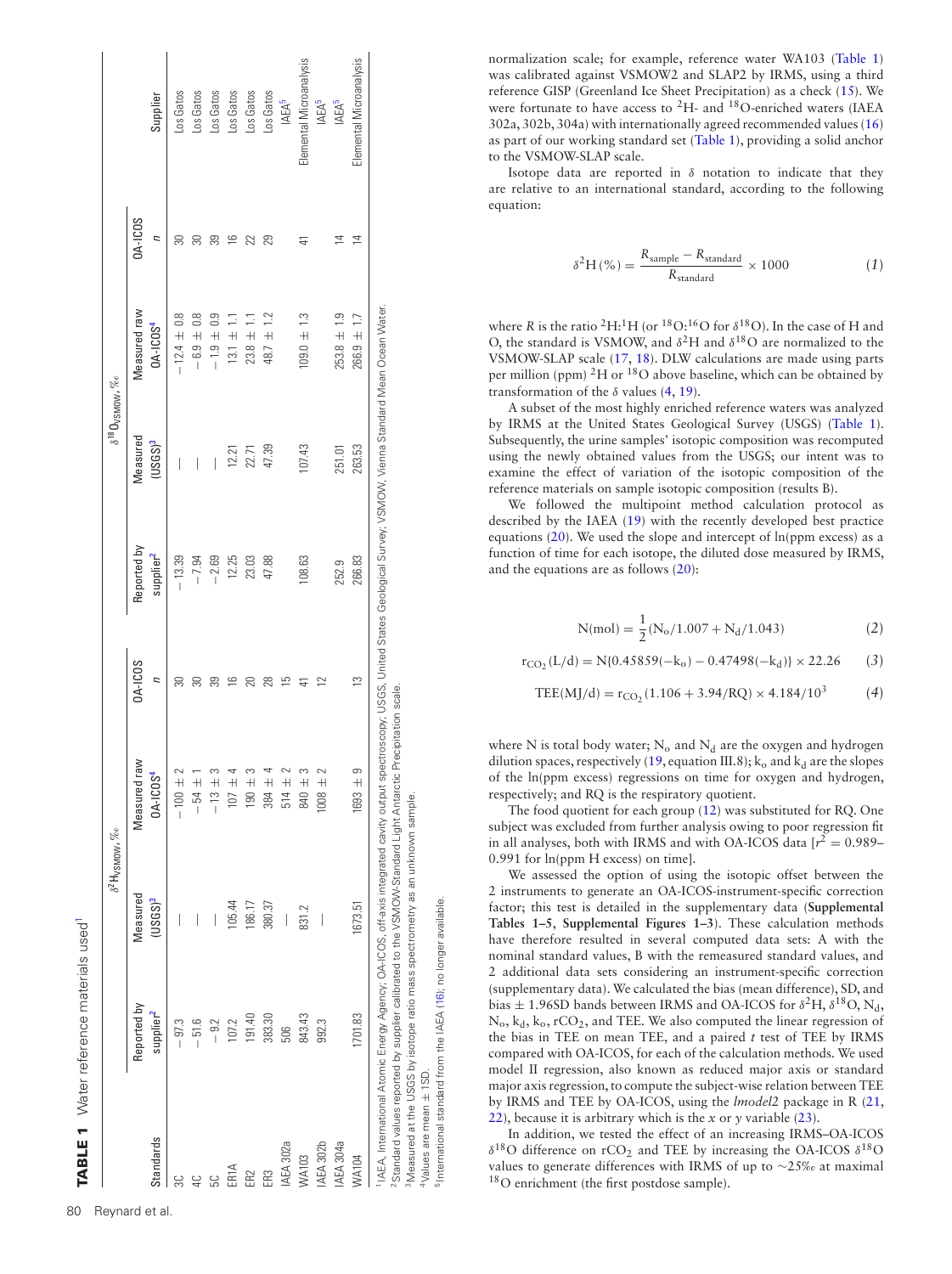<span id="page-4-0"></span>

**FIGURE 1** Difference in  $\delta^2$ H between IRMS and OA-ICOS for each urine sample, with standards' nominal values (i) (method A) and with standards' revised values (ii) (method B).  $n = 120$  in each panel. The cluster of values around and below  $\delta^2$ H values of 0‰ are the baseline unenriched samples. The dashed horizontal lines represent the mean difference (bias) and bias  $\pm$  1.96SD, and the gray envelope is the 95% CI of the linear regression of the difference on the mean. IRMS, isotope ratio mass spectrometry; OA-ICOS, off-axis integrated cavity output spectroscopy; VSMOW, Vienna Standard Mean Ocean Water.

#### **Results**

#### **Agreement of** *δ***2H and** *δ***18O values**

The predose measurements, at natural isotopic abundance, were in excellent agreement between IRMS and OA-ICOS [ $\delta^{18}$ O: mean difference: 0.03‰  $\pm$  0.4‰ (1SD); mean absolute difference: 0.3‰ ± 0.2‰; mean: −3.5‰ ± 0.8‰ by IRMS and OA-ICOS (result A); and  $\delta^2H$ : mean difference:  $0.2\%$   $\pm$  3‰; mean absolute difference: 2.5‰  $\pm$  2.2‰; mean: −27.6‰ ± 9.9‰ by IRMS and −27.8‰ ± 8.8‰ by OA-ICOS (result A)]. These values are within the limits of acceptable analytical reproducibility of  $\delta^{18}$ O and  $\delta^2$ H measurements for both techniques.

In the isotopically enriched urine samples (postdose), there was fair agreement between the methods for  $\delta^2$ H across the range of values measured here [up to ∼1300‰, **[Figure 1](#page-4-0)**(i); mean offset:  $-4.9\%$   $\leq$  6.4% (1SD) for all points and  $-9.9\%$ <sub>c</sub>  $\pm$  7.7‰ (1SD) for the highest enriched samples only]. However,  $\delta^{18}$ O values showed a monotonous increasing divergence with higher  $\delta^{18}$ O values [[Figure 2](#page-4-1)(i)].

When the revised standard values were used [\(Table 1\)](#page-3-0), the δ18O differences between IRMS and OA-ICOS decreased

<span id="page-4-1"></span>

**FIGURE 2** Difference in δ<sup>18</sup>O (‰) between IRMS and OA-ICOS for each urine sample, with standards' nominal values (i) (method A) and with standards' revised values (ii) (method B).  $n = 120$  in each panel. The cluster of values around and below  $\delta^{18}O$  values of 0‰ are the baseline unenriched samples. The dashed horizontal lines represent the mean difference (bias) and bias  $\pm$  1.96SD, and the gray envelope is the 95% CI of the linear regression of the difference on the mean. IRMS, isotope ratio mass spectrometry; OA-ICOS, off-axis integrated cavity output spectroscopy; VSMOW, Vienna Standard Mean Ocean Water.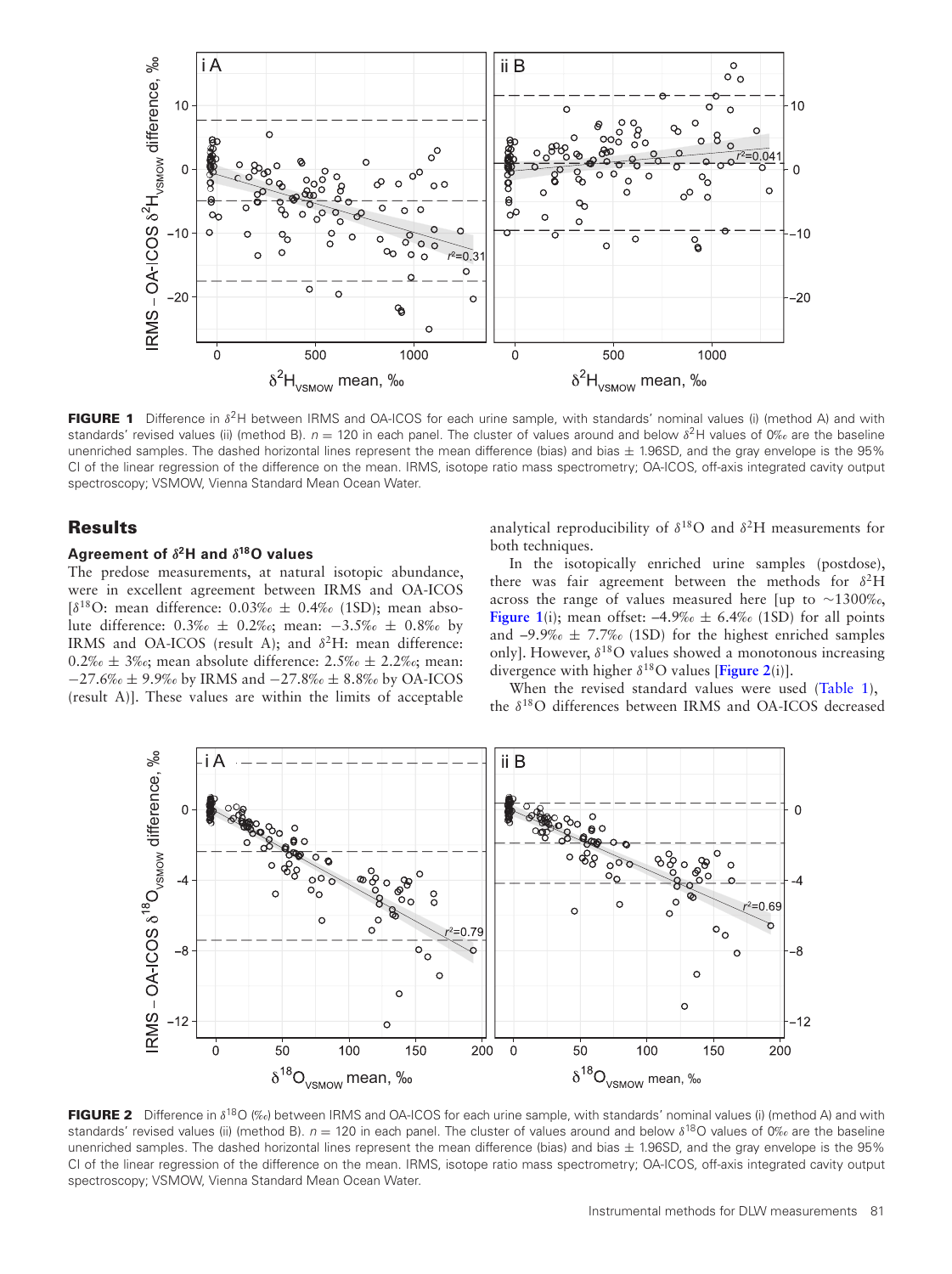<span id="page-5-3"></span>

|  | TABLE 2 rCO <sub>2</sub> calculated from data from IRMS and OA-ICOS by diet <sup>1</sup> |  |  |  |  |  |
|--|------------------------------------------------------------------------------------------|--|--|--|--|--|
|--|------------------------------------------------------------------------------------------|--|--|--|--|--|

|                  |              |              | $rCO2$ , L/d  |              | Compared with IRMS, <sup>3</sup> % |          |              |         |
|------------------|--------------|--------------|---------------|--------------|------------------------------------|----------|--------------|---------|
|                  | All diets    | High CHO     | Moderate CHO  | Low CHO      | All diets                          | High CHO | Moderate CHO | Low CHO |
| <b>IRMS</b>      | $439 \pm 91$ | $406 \pm 67$ | $446 \pm 123$ | $462 \pm 70$ |                                    |          |              |         |
| 0A-ICOS A        | $438 \pm 76$ | $409 + 57$   | $445 + 96$    | $457 \pm 69$ | $-0.1$                             | 0.2      | $-0.1$       | $-0.3$  |
| <b>OA-ICOS B</b> | $429 \pm 81$ | $390 + 63$   | $443 + 96$    | $452 + 73$   | $-0.7$                             | $-1.2$   | $-0.2$       | $-0.6$  |

<span id="page-5-0"></span> $1$ All diets,  $n = 29$ ; high CHO,  $n = 9$ ; moderate CHO,  $n = 10$ ; low CHO,  $n = 10$ . CHO, carbohydrate; IRMS, isotope ratio mass spectrometry; OA-ICOS, off-axis integrated cavity output spectroscopy; rCO<sub>2</sub>, carbon dioxide production rate.

<span id="page-5-1"></span> $2$ Values are mean  $\pm$  1SD.

<span id="page-5-2"></span> $3$ Difference/mean  $\times$  100.

slightly (results B, [Figure 2\)](#page-4-1) and the  $\delta^2$ H differences became non-significant (results B, [Figure 1\)](#page-4-0) [mean difference:  $1.0\% \text{ of } \pm 5.4\%$  $(1SD)$ ].

#### **Carbon dioxide production and TEE**

The derived  $rCO<sub>2</sub>$  and TEE were in very good agreement between IRMS and OA-ICOS, on average, for all dataprocessing methods (**[Tables 2](#page-5-3)** and **[3](#page-5-3)**, Supplemental Tables 2 and 3). The energetic difference trends between the 3 diet groups noted in the original study [\(12\)](#page-8-6) were maintained with both IRMS and OA-ICOS with the much smaller subset of data used here (**[Figure 3](#page-6-0)**).

The mean  $\pm$  SD bias in TEE [defined as the mean of each pairwise difference [\(24\)](#page-8-18)] between IRMS and OA-ICOS was  $0.03 \pm 1.0$  MJ/d (calculation method A, [Table 4](#page-6-1)) and  $0.23 \pm 1.1$  MJ/d (calculation method B, [Table 4\)](#page-6-1). The bias values were not different from 0, within 1 SD; there was no difference on average between the TEE computed using IRMS or OA-ICOS (paired *t* test,  $P = 0.87$  for A,  $P = 0.26$  for B). In addition, there was no trend in the difference in TEE between IRMS and OA-ICOS as a function of mean TEE (linear regressions of bias on mean TEE:  $P = 0.063$  and  $P = 0.30$ for A and B, respectively). **[Figure 4](#page-6-2)** shows TEE by OA-ICOS compared with IRMS.

With this data set, the modeled effect on TEE with a shift in  $\delta^{18}$ O was  $-0.022 \pm 0.010$  MJ · d<sup>-1</sup> · ‰<sup>-1</sup> (mean  $\pm$  1SD; range:  $-0.042$  to 0.0012 MJ · d<sup>-1</sup> · ‰<sup>-1</sup>). That is, a 1‰ shift in  $\delta^{18}$ O (by OA-ICOS) at the highest enrichment resulted in a  $-0.022$  MJ/d change in TEE. The equivalent change in rCO<sub>2</sub> was  $-0.91 \pm 0.42$  L · d<sup>-1</sup> · ‰<sup>-1</sup> (mean  $\pm$  1SD).

#### **Discussion**

The percentage difference between IRMS and OA-ICOS was small, and was slightly different between results A and B [\(Tables 2](#page-5-4) and [3\)](#page-5-4). Calculation results A and B were within 1.2% for  $rCO<sub>2</sub>$  and 4.1% for TEE, with most comparisons returning <2.2% differences in TEE. This level of uncertainty

is reasonable in comparison with the magnitude of expected uncertainty in estimation of energy expenditure by the DLW technique. Recently compiled differences between  $rCO<sub>2</sub>$  by DLW and calorimetry are  $-0.4\% \pm 7.7\%$  (mean  $\pm$  1SD) using the revised equations also used here  $(20)$ . The differences between calculations A and B did not depend on diet group, so that the energetic differences between the diet groups were reproduced by OA-ICOS [\(Figure 3\)](#page-6-0). These acceptably small differences suggest that using OA-ICOS for DLW studies in humans (using urine) produces data of good quality. This recapitulation of the between-group TEE trends was achieved using a subset of the time points and individuals (4 compared with 10 time points; 29 compared with 162 individuals) from the original study [\(12\)](#page-8-6).

Melanson et al.  $(8)$  compared rCO<sub>2</sub> via DLW measured with OA-ICOS and IRMS to whole-room indirect calorimetry, using 17 subjects. They found a ∼10% difference in  $rCO<sub>2</sub>$  using the intercept method between IRMS and OA-ICOS [Figure 3 in Melanson et al. [\(8\)](#page-8-2)], with OA-ICOS agreeing more closely with indirect calorimetry (∼3%) than did IRMS. However, in 5 other DLW validation studies  $(2, 25-28)$  $(2, 25-28)$ , rCO<sub>2</sub> calculated from isotopic data using IRMS showed good agreement with indirect calorimetry. Using an older-version CRDS instrument, other researchers found TEE differences using the laser-based instrument and IRMS of  $0.5\% \pm 6\%$  (mean  $\pm$  1SD), but highlighted the need to be attentive to memory effects from successive injections [\(10\)](#page-8-4). Our results here compare very favorably in terms of yielding low percentage differences between the 2 methods [\(Table 2\)](#page-5-3).

The divergence of  $\delta^{18}O$  between IRMS and OA-ICOS at higher  $\delta^{18}$ O values [\(Figure 2\)](#page-4-1) was not significant enough to cause much of a discrepancy in  $rCO<sub>2</sub>$  or TEE in this study. At the highest <sup>18</sup>O enrichment (a mean  $\delta^{18}$ O value of 135‰), at day 1, the mean  $\pm$  SD absolute difference of  $\delta^{18}$ O between IRMS and IA-ICOS was  $5.7\%$   $\pm$  2\% (calculation method A) and  $4.6\%$   $\pm$  2\% (calculation method B).

We modeled the effect of an even greater shift in  $\delta^{18}O$ by OA-ICOS on calculated TEE values using the data here. We increased the difference between OA-ICOS and IRMS in

<span id="page-5-4"></span>**TABLE 3** TEE calculated from data from IRMS and OA-ICOS by diet<sup>1</sup>

|                  |                |             | TEE. $2$ MJ/d |              | Compared with $IRMS3$ % |          |              |         |
|------------------|----------------|-------------|---------------|--------------|-------------------------|----------|--------------|---------|
|                  | All diets      | High CHO    | Moderate CHO  | Low CHO      | All diets               | High CHO | Moderate CHO | Low CHO |
| <b>IRMS</b>      | $10.6 + 2.4$   | $9.3 + 1.5$ | $10.7 + 2.9$  | $11.8 + 1.8$ |                         |          |              |         |
| <b>OA-ICOS A</b> | $10.6 + 2.0$   | $9.4 + 1.3$ | $10.7 + 2.3$  | $11.7 + 1.7$ | $-0.3$                  | 0.8      | $-0.3$       | $-1.0$  |
| <b>OA-ICOS B</b> | $10.4 \pm 2.1$ | $8.9 + 1.5$ | $10.6 + 2.3$  | $115 + 19$   | $-2.2$                  | $-4.1$   | $-0.8$       | $-2.2$  |

<span id="page-5-5"></span><sup>1</sup>All diets,  $n = 29$ ; high CHO,  $n = 9$ ; moderate CHO,  $n = 10$ ; low CHO,  $n = 10$ . CHO, carbohydrate; IRMS, isotope ratio mass spectrometry; OA-ICOS, off-axis integrated cavity output spectroscopy; TEE, total energy expenditure.

<span id="page-5-6"></span> $2$ Values are mean  $+$  1SD.

<span id="page-5-7"></span> $3$ Difference/mean  $\times$  100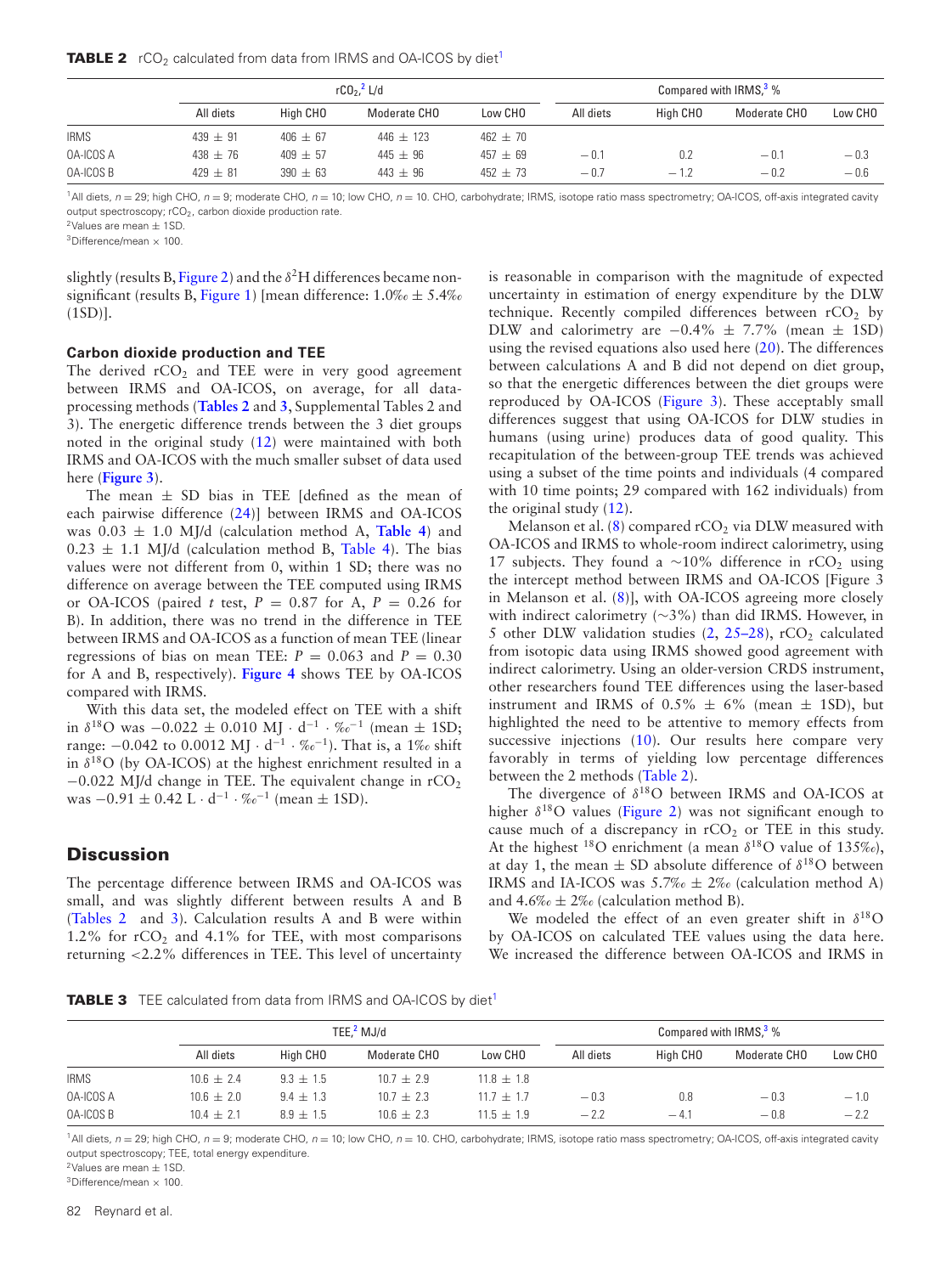<span id="page-6-0"></span>

**FIGURE 3** TEE by diet group [high  $(n = 9)$ , moderate  $(n = 10)$ , and low ( $n = 10$ ) carbohydrate] using isotope data generated by OA-ICOS (shaded boxes) and IRMS (light boxes), using results A with standards' nominal values (provided by the supplier). The thick horizontal line is the median, the hinges (the horizontal box edges) are the first and third quartiles, and the whiskers extend from the hinge to either the smallest or largest value, or not more than 1.5 times the interquartile range. No differences between methods are noted but TEE does vary by diet. IRMS, isotope ratio mass spectrometry; OA-ICOS, off-axis integrated cavity output spectroscopy; TEE, total energy expenditure.

stepwise increments ( $\leq$ 25‰ at the highest enrichment) and recomputed the TEE at each step. As a result we were able to estimate the effect of changing  $\delta^{18}$ O on TEE. The mean shift of  $-0.022 \pm 0.010$  MJ ·  $d^{-1}$  · ‰<sup>-1</sup> means that a 10‰  $\delta^{18}$ O difference results in a 0.22 MJ/d change in TEE, several times smaller than the mean difference between the diet groups (1.1–1.4 MJ/d). The direction of the shift was the same for all but 1 of the subjects. Both these factors (small mean shift, all but 1 in the same direction) mean that a fairly large  $\delta^{18}$ O offset would not affect the between-group differences and subsequent interpretations in dietary intervention studies such as the one used as a test case here. However, in smaller animals (including human infants) where higher 18O doses are generally applied [\(4\)](#page-7-2), caution is warranted. If the trend of increasing offset from IRMS continues to higher enrichments [\[Figure 2\(](#page-4-1)i)], unacceptable error in estimated TEE may occur.

<span id="page-6-1"></span>**TABLE 4** Bias and 95% CIs between IRMS- and OA-ICOS-derived results<sup>1</sup>

|                | $\delta^2$ H bias, $\%$ o      | $\delta^{18}$ O bias, ‰        |
|----------------|--------------------------------|--------------------------------|
| A              | $-4.9 \pm 6.4 (-17.5, 7.7)$    | $-2.4 \pm 2.6 (-7.4, 2.6)$     |
| B              | $1.0 \pm 5.4 (-9.5, 11.6)$     | $-1.9 \pm 1.2$ (-4.2, 0.4)     |
|                | $rCO2$ . L/d                   | TEE bias, MJ/d                 |
| $\overline{A}$ | $1.1 \pm 40 (-77, 80)$         | $0.03 \pm 1.0 (-1.9, 2.0)$     |
| B              | $9.8 \pm 45 (-79, 99)$         | $0.23 \pm 1.1 (-1.9, 2.4)$     |
|                | $N_d$ bias, kg                 | $N_0$ bias, kg                 |
| A              | $0.39 \pm 0.32 (-0.24, 0.97)$  | $1.5 \pm 0.57$ (0.43, 2.66)    |
| B              | $-0.06 \pm 0.30 (-0.65, 0.54)$ | $1.2 \pm 0.53$ (0.15, 2.21)    |
|                | $k_d$ bias, $\times 10^{-3}/d$ | $k_0$ bias, $\times 10^{-3}/d$ |
| A              | $-0.2 \pm 1.2 (-2.5, 2.2)$     | $0.5 \pm 1.5 (-2.5, 3.4)$      |
| B              | $0.0 \pm 1.2 (-2.3, 2.4)$      | $0.0 \pm 1.6 (-3.1, 3.1)$      |

<span id="page-6-3"></span> $1n = 29$ . Values are mean  $\pm$  1SD (-1.96 SD, +1.96 SD). IRMS, isotope ratio mass spectrometry;  $k_d$ , <sup>2</sup>H elimination constant;  $k_o$ , <sup>18</sup>O elimination constant; N<sub>d</sub>, hydrogen dilution space; N<sub>o</sub>, oxygen dilution space; OA-ICOS, off-axis integrated cavity output spectroscopy;  $rCO<sub>2</sub>$ , carbon dioxide production rate; TEE, total energy expenditure.

<span id="page-6-2"></span>

**FIGURE 4** TEE using isotope data generated by OA-ICOS with calculation method A compared with IRMS, for each subject ( $n = 29$ ). The dashed line is the model II regression (standard major axis) line, given by TEE (OA-ICOS) =  $0.86$  TEE (IRMS) + 1.5, where 95% CIs are 0.73–1.0 for the slope and −0.13 to 2.9 for the intercept [\(21,](#page-8-15) [22\)](#page-8-16). The solid line is the line of identity. IRMS, isotope ratio mass spectrometry; OA-ICOS, off-axis integrated cavity output spectroscopy; TEE, total energy expenditure.

The use of the revised standard values (B, with standards measured at USGS, [Table 1\)](#page-3-0) resulted in a slightly smaller  $\delta^{18}$ O and near-zero  $\delta^2$ H offset from IRMS [\[Figures 1\(](#page-4-0)ii), [2\(](#page-4-1)ii)]; however, there was a somewhat less good agreement of  $rCO<sub>2</sub>$ and TEE with the results using IRMS [\(Tables 2](#page-5-4) and [3\)](#page-5-4). The intent of remeasuring the isotope ratios of some of these reference materials was to obtain an additional independent verification of their isotopic composition, and to conduct an exercise to see what effect shifts in the values have on resultant sample isotopic values. We unequivocally do not suggest these new values be used; they were measured only once in a single laboratory, which is not an adequate characterization for adoption as a standard material. However, given the offset between the  $\delta^{18}$ O measured by OA-ICOS and IRMS methods coupled with the limited availability of verified highly enriched oxygen isotope water standards, care must be taken that an appropriate range of enriched water standards are used in an analysis.

The test of OA-ICOS on isotopically enriched urine samples for DLW studies presented by Melanson et al. [\(8\)](#page-8-2) does not include the measured OA-ICOS or IRMS  $\delta^{18}$ O and  $\delta^2$ H values. However, Berman et al. [\(9\)](#page-8-3) found <0.8‰  $\delta^{18}$ O and  $<$ 2.5‰  $\delta$ <sup>2</sup>H differences in urine measured by IRMS and OA-ICOS, at enrichments of  $\leq 80\%$  and  $\leq 725\%$ , for  $\delta^{18}$ O and  $\delta^2$ H, respectively—lower maximal values than in this present work. Those authors also noted excellent agreement between methods in pure water at  $δ$ <sup>18</sup>O values of up to ∼275‰. Our findings highlight the benefit of checking consistency between a particular OA-ICOS instrument and a reference method: the need to examine the analytical stability of highly enriched 18O in the sample type of interest and not to rely solely on the behavior of pure water values in the system. If IRMS is available for comparison, an "instrument-specific" OA-ICOS correction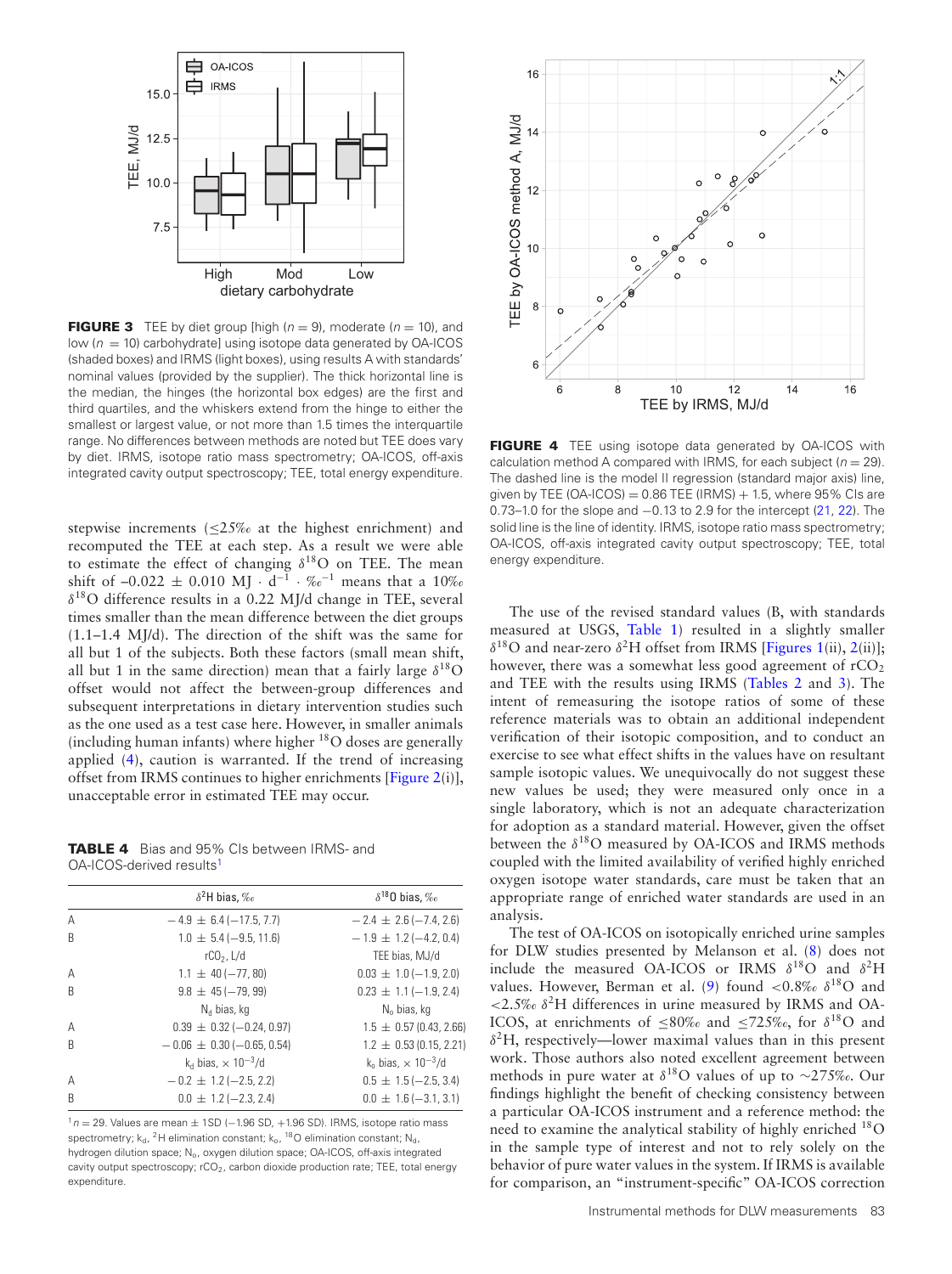can be determined (see **Supplemental Discussion**, Supplemental Figures 1 and 2), assuming this offset remains constant for the instrument and the particular sample type. We note that a blind round-robin test of CRDS and OA-ICOS instruments on unenriched water samples resulted in more accurate results for δ<sup>2</sup>H determination than for  $δ$ <sup>18</sup>O in general [\(29\)](#page-8-20).

#### **Practical considerations**

We have found that the throughput of OA-ICOS for urine samples is similar to our experience of using IRMS by Thermal Conversion Elemental Analysis for  $\delta^2$ H and  $\delta^{18}$ O determination on the same sample aliquot. The OA-ICOS takes a short time (∼2 min) for each sample injection, but in order to account for memory effects inherent in the instrumental operation, many injections per sample are needed [although some mathematical strategies may reduce this  $(30)$ ]. The need for more injections is increased with saline, biologically derived, and highly enriched samples like these, because the variability between injections is greater than for pure water. Further optimization and reduction in the number of injections could be made; for example, we observed that the isotope values of the ninth injection were typically the same as those of the last 3. We have also found, as mentioned before [\(31\)](#page-8-22), that frequent cleaning of the injection block is needed, typically at least daily, and this necessarily interrupts the instrument's operation.

However, compared to IRMS, OA-ICOS's advantages include the previously mentioned lower initial cost, no need for specialty compressed gases, and less specialist user training. The instrument can also be run largely unattended between injection block cleanings. We found that it is useful to monitor the data as they are generated, so that the operator can intervene to stop the instrument and change the injection block. The main indications of a needed block change are increasing isotopic variability between injections of the same sample, a shift in the isotope value of a pure water control sample interleaved throughout the run, and a decrease in sample amount reaching the analysis chamber to unacceptable levels due to blockage of the injection port with mineral and organic precipitate. Without this careful monitoring and frequent injection block changes, the risk of erroneous data is high.

#### **Reference material availability and implications**

Stable isotope ratio measurements are dependent on having reference materials with accepted values for data normalization. Primary reference materials or standards have internationally agreed isotope ratios that set the common reference scale to which all data are normalized. For <sup>2</sup>H- and <sup>18</sup>O-enriched waters, few primary reference materials are available. Only 1 primary standard is currently available that has suitable isotope ratios: a relatively new IAEA standard (IAEA 607,  $\delta^2$ H = 802.4‰,  $\delta^{18}O = 99.02\%$  which is close to, but below, the highest values measured in this study. Isotopic data should be standardized using materials whose isotopic ratios bracket those of the samples, so <sup>2</sup>H- and <sup>18</sup>O-enriched waters are needed.

Secondary reference materials or working standards have isotopic values that are determined in relation to primary reference materials, and are therefore 1 step away from the internationally agreed reference scale, VSMOW-SLAP for  $\delta^2$ H and  $\delta^{18}$ O. These materials are intended to be used on a dayto-day basis to normalize results. They are less costly and available from several sources. The waters available cover the ranges of  $\delta^2$ H and  $\delta^{18}$ O values encountered in DLW studies in humans: an important attribute, because isotopic data should be standardized using materials whose isotopic ratios bracket

those of the samples. However, the paucity of primary reference materials in a suitable isotopic range means that many of these secondary reference materials were calibrated by extrapolation to higher  $\delta^2$ H and  $\delta^{18}$ O values from VSMOW2 and SLAP (which have unenriched  $\delta^2$ H and  $\delta^{18}$ O values, e.g., VSMOW2  $\delta^2$ H =  $\delta^{18}$ O = 0‰). We hope that the increased use of laserbased instruments will prompt the creation of commercially available working standards that are calibrated using the enriched primary reference waters now available (e.g., IAEA 607). This is not unique to laser-based instruments: we note that IRMS is also subject to the need for good reference materials that bracket the range of the samples. For DLW experiments that require higher isotopic enrichments (e.g., small animals), 2 certified waters (IAEA 608 and 609) may prove useful in developing secondary standards.

#### **Conclusions**

We have shown that  $rCO<sub>2</sub>$  and TEE can be reliably determined using an OA-ICOS instrument in the case where differences are sought between diet or treatment groups. In agreement with 1 previous study [\(8\)](#page-8-2), we found deviations at high  $\delta^{18}$ O values of urine between IRMS- and OA-ICOS-generated values that are not observed in pure waters of similar isotopic enrichment [e.g., [\(9\)](#page-8-3)]. Whether the deviation between IRMS and OA-ICOS in urine at high  $\delta^{18}O$  is solely due to urea is not known. It is possible that the partitioning of  $^{18}O/^{16}O$  among water vapor, free water, and the urea–water cluster may be altered in high-<sup>18</sup>O conditions [\(32\)](#page-8-23). Efforts to remove urea and maintain isotopic fidelity have not been exhaustively attempted, but simple addition of activated charcoal is unlikely to remove a substantial amount of urea. Our attempt at removal with activated charcoal resulted in a <25% loss of urea, which is in agreement with the complex challenge of urea removal highlighted in other studies [\(33\)](#page-8-24).

If another accepted technique, such as IRMS, is available for comparison, an "instrument-specific" OA-ICOS correction on the sample type in question can be determined. It is conceivable that highly enriched  $\delta^{18}O$  values vary by instrument and therefore caution should be exercised in assuming that the results at high 18O enrichments will be comparable to results published using other OA-ICOS instruments.

#### **Acknowledgments**

We thank Cara B Ebbeling and David S Ludwig for providing the urine samples from the FS2 study. The authors' responsibilities were as follows—LMR and NT: designed and conducted the research, wrote the paper, and had joint primary responsibility for the final content; LMR: analyzed the data; WWW: provided essential comparative data and expertise; and all authors: read and approved the final manuscript.

#### **References**

- <span id="page-7-0"></span>1. Lifson N, McClintock R. Measurement of total carbon dioxide production by means of  $D_2O^{18}$ . J Appl Physiol 1955;7(6): 704–10.
- <span id="page-7-1"></span>2. Schoeller DA, Ravussin E, Schutz Y, Acheson KJ, Baertschi P, Jéquier E. Energy expenditure by doubly labeled water: validation in humans and proposed calculation. Am J Physiol Regul Integr Comp Physiol 1986;250(5):R823–30.
- 3. Wong WW, Lee LS, Klein PD. Deuterium and oxygen-18 measurements on microliter samples of urine, plasma, saliva, and human milk. Am J Clin Nutr 1987;45(5):905–13.
- <span id="page-7-2"></span>4. Speakman JR. Doubly labelled water: theory and practice. New York: Springer; 1997.